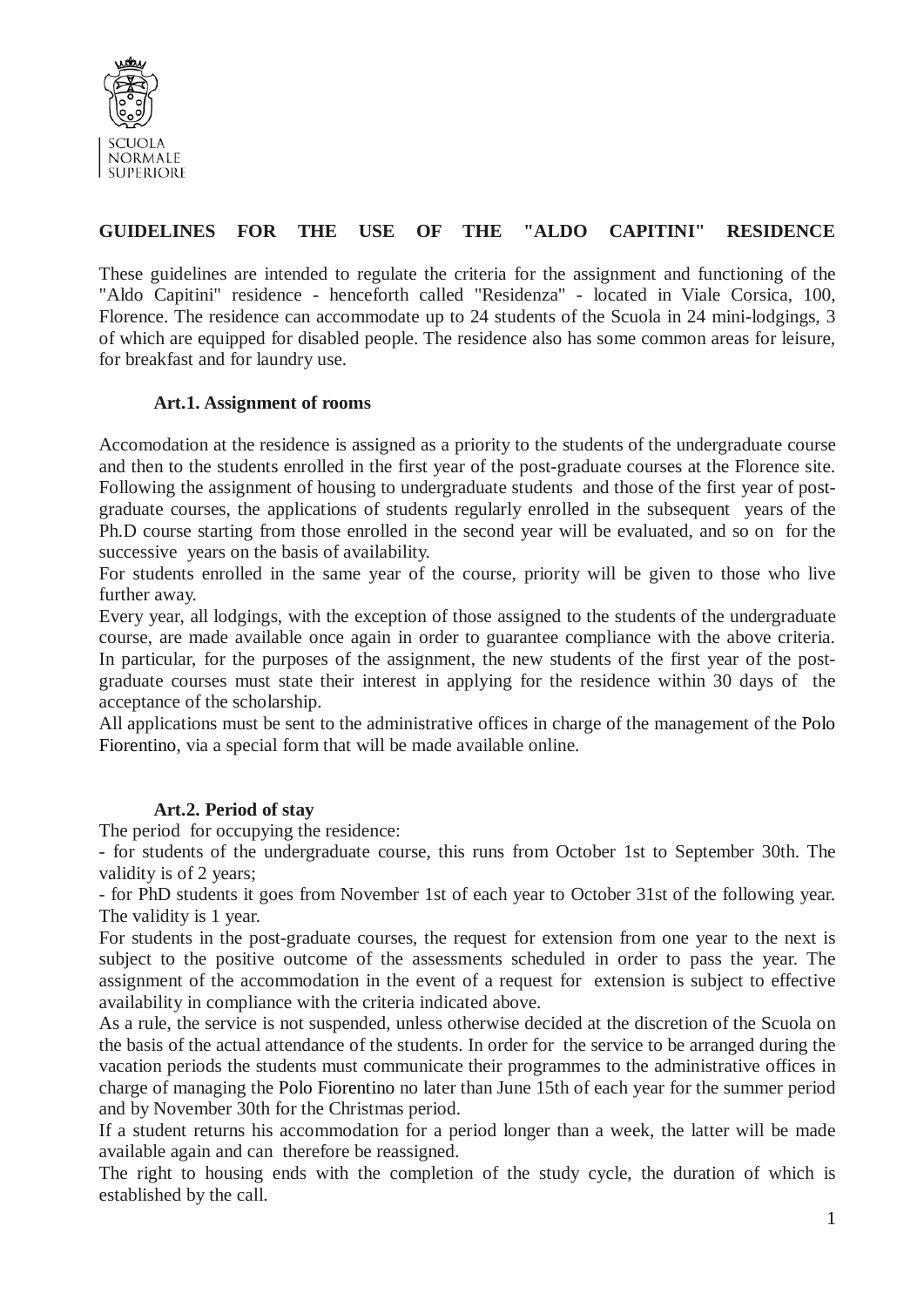

# **Art.3. Assignment of accommodation, acceptance on the part of the student and college life**

Regarding the assignment and use of the accommodation, the following articles of the Regulations for college life and the functioning of the college structures of the Scuola issued with D.D. No. 136 of 3.03.2010 are valid for the Residence:

- Art.8 Assignment of rooms
- Art.9 Delivery of keys
- Art.10 Use of the rooms
- Art.11 External guests and access to colleges
- Art.12 Use of communal spaces
- Art.23 Responsibility

#### **Art.4. Housing contribution**

For the students of the undergraduate course, the use of the residence is free of charge.

For the students of the post-graduate courses, the monthly fee is based on the housing contribution provided by the scholarship. In the case of continuous use of the residence by the students of the post-graduate courses, the housing contribution is automatically deducted from the scholarship.

In the case of availability of places, students who have opted for the housing contribution can use the residence also for short periods according to their needs. To this end, the entitled person is required to request the availability of the accommodation by writing to the administrative offices in charge of managing the Polo Fiorentino at least 7 days in advance to allow for the fulfillment of the necessary administrative procedures. In this case, the student is required to pay a daily contribution equal to 1/360 of the amount of the annual housing contribution due. If the request is not received within the time specified above, accommodation for the requested period is not guaranteed.

For periods of stay up to 60 consecutive days the student must take out a bank transfer for the total number of nights. The receipt of the bank transfer must be promptly sent to the administrative offices in charge of the management of the Polo Fiorentino in order for the required administrative procedure to be carried out.

For temporary periods of stay of more than 60 days, the amount of the housing contribution will be deducted from the scholarship with a specific administrative procedure.

#### **Art.5. Sanctions**

Students who do not comply, or do not comply in time, with the provisions contained herein or do not take into account the required notice may be excluded from using the residence. Such cases will be assessed by the Dean or the Department Council based on the seriousness of the case.

#### **Art.6. Students on an exchange programme**

Students on exchange programmes based on the principle of reciprocity may apply for accommodation. Interested parties are required to request availability to the administrative offices in charge of the management of the Polo Fiorentino, referring to the agreement they intend to avail themselves of. Requests for periods of less than 15 days are not admitted.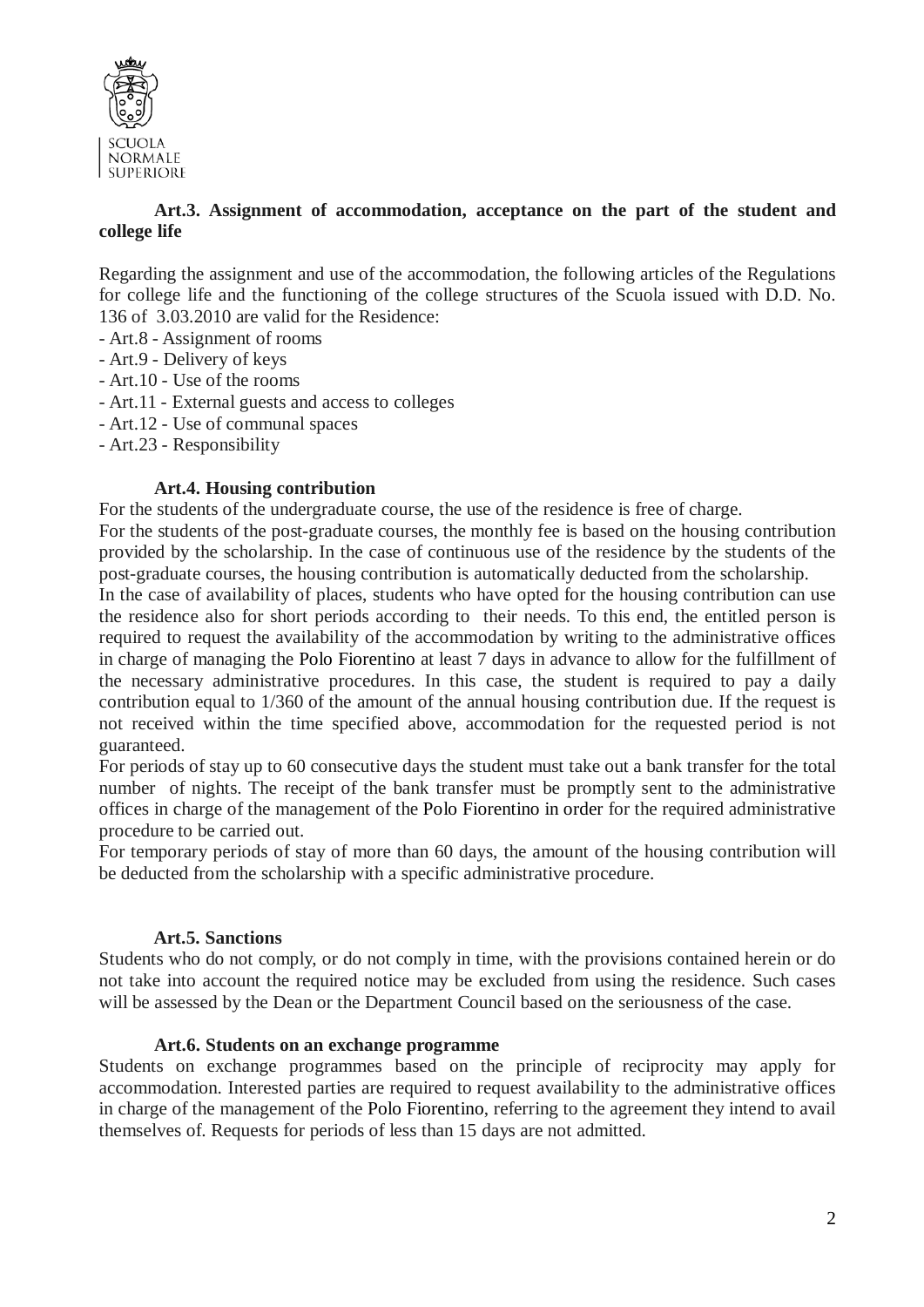

# **Art.7. Breakfast service, meal service**

The structure provides breakfast during the following hours: from 7.30 to 9.30 from Monday to Friday; from 8.30 to 10.30 on Saturdays, Sundays and holidays.

Guests are not authorized to use the food court to cook. It is therefore not possible to cook inside the residence. Only the following activities are allowed:

- consumption of packaged and / or pre-wrapped foods;

- consumption only of hot drinks, freeze-dried or pre-cooked, and subsequently heated by special equipment such as electric ovens, microwaves or hot plates available in the residence; in particular, it is absolutely forbidden to prepare foods such as meat, pasta or vegetables that require the transformation of basic products;

- storing of drinks (water, tea, soft drinks, etc.) in the fridges, provided that they bear a label which shows they belong to the guest, who must remove the drinks before leaving the residence permanently.

The storing of food is strictly prohibited.

#### **Art.8. Canteen service**

The canteen service, for lunch and dinner, is organized at the school canteens of the Azienda per il Diritto allo Studio Universitario di Firenze, DSU TOSCANA.

Students can access the canteen service upon presentation of the special magnetic badge that will be provided by the administrative offices in charge of managing the Polo Fiorentino.

#### **Art.9. Laundry and ironing**

There is an internal area equipped for laundry and ironing. Hanging out personal laundry is only allowed in these rooms.

#### **Art.10. Internet service**

The School provides students with a wi-fi connection. Students can access the network directly from their rooms or from the common areas using a personal computer. In any case, access to the network occurs after accreditation in accordance with the current regulations of the Scuola and acceptance of personal responsibility for its proper use.

#### **Art.11. Reports and suggestions**

Any reports or suggestions can be sent via e-mail to the administrative offices in charge of the management of the Polo Fiorentino, which, if necessary, will notify to the relevant offices.

#### **Art.12. Maximum number of guests**

The maximum number of guests of the Residence, including temporary guests of the Polo Fiorentino, referred to in the relevant regulation, is 24.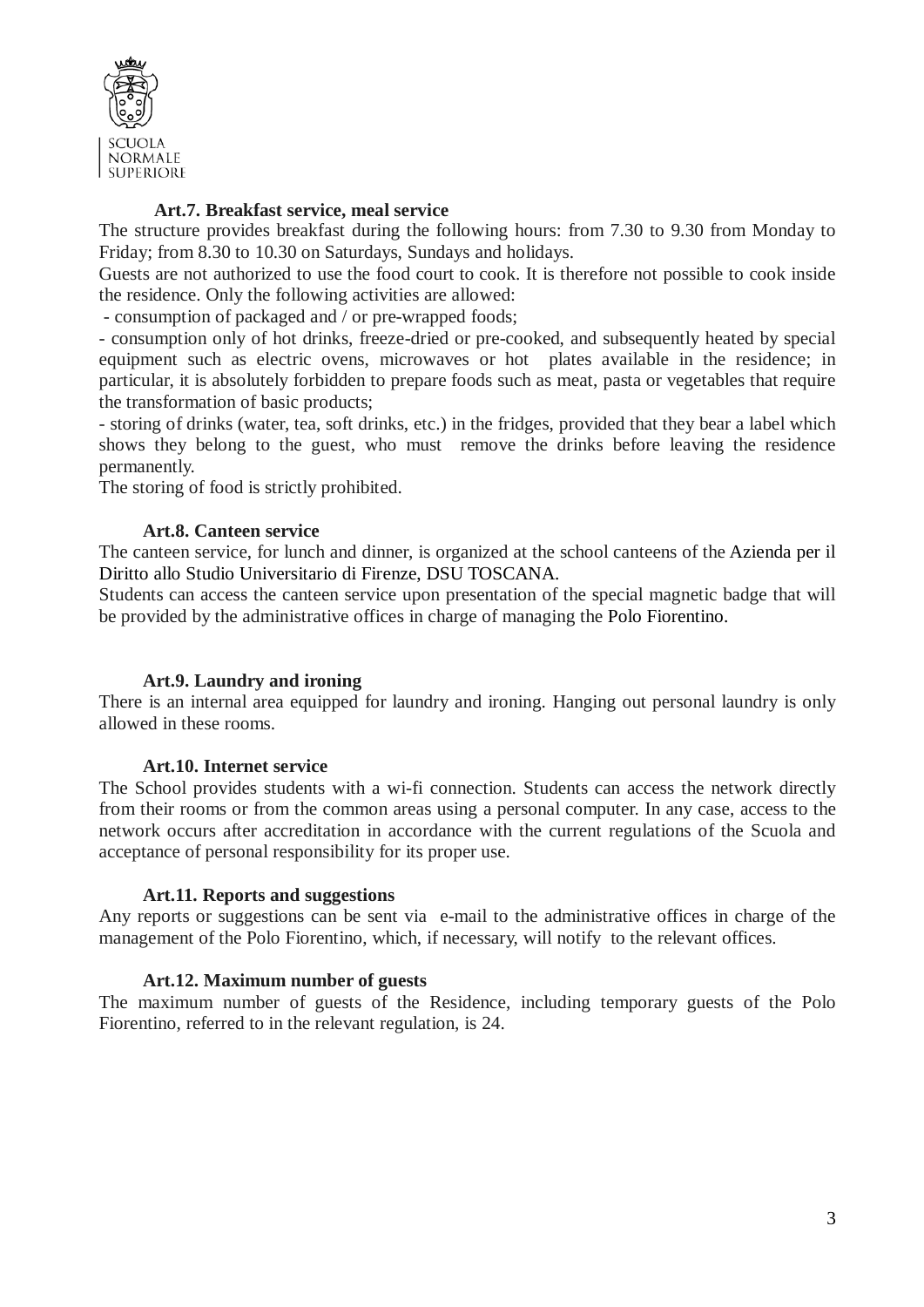

# **REGULATIONS FOR THE USE OF THE "ALDO CAPITINI" RESIDENCE BY VISITING GUESTS OF THE POLO FIORENTINO**

# **Art. 1 Categories permitted to use the visiting guest facilities**

The Aldo Capitini Residence, in addition to its chief use by students of the undergraduate and postgraduate courses, may also be utilised for residence by visiting guests falling under the categories of users listed here below, in the following order of priority:

- 1. Students waiting to complete their degree course, with the authorisation of the Dean of the Department;
- 2. Visiting Students;
- 3. Students participating in Summer Schools;
- 4. Lecturers, guests, visiting lecturers and those taking part in conferences, external to the Scuola (visiting guests);
- 5. Internal lecturers, lecturers on contract, lecturers with special agreements, directors of the Scuola and of other administrations (internal guests).

For two or more applicants belonging to the same category, the room will be assigned to the user that requests it for the longest period.

The room may be shared by students with an adult guest visiting for a limited period (maximum 15 days during any academic year).

Availability of rooms permitting, and upon evaluation of individual cases, the Director can permit the rooms to be assigned to researchers or research grant holders of the Scuola in order to facilitate their inbound mobility.

Availability of rooms permitting, the Director can evaluate applications for accommodation on the part of guests from associations having special agreements with the Scuola, in order to optimise resources.

# **Art. 2 General regulations**

The lodging facilities at the "Aldo Capitini" Residence in Florence are administered by the administrative offices for the management of the Polo Fiorentino.

All aspects not covered in these regulations are dealt with in the Guidelines governing the use of the "Aldo Capitini" Residence.

# **Art. 3 Reservation of temporary guest accommodation and confirmation times**

Reservation is exclusively on line, by sending the appropriate application form to the administrative offices for the management of the Polo Fiorentino.

The following periods of stay are envisaged:

- − long stay: from one to six months (the latter being the maximum period for the use of a room, repeatable only under exceptional circumstances);
- − medium period: from one week to a month;
- short period: from one to six days.

Reservations are confirmed as listed below:

− long periods are confirmed no earlier than 20 days prior to occupation of the Residence;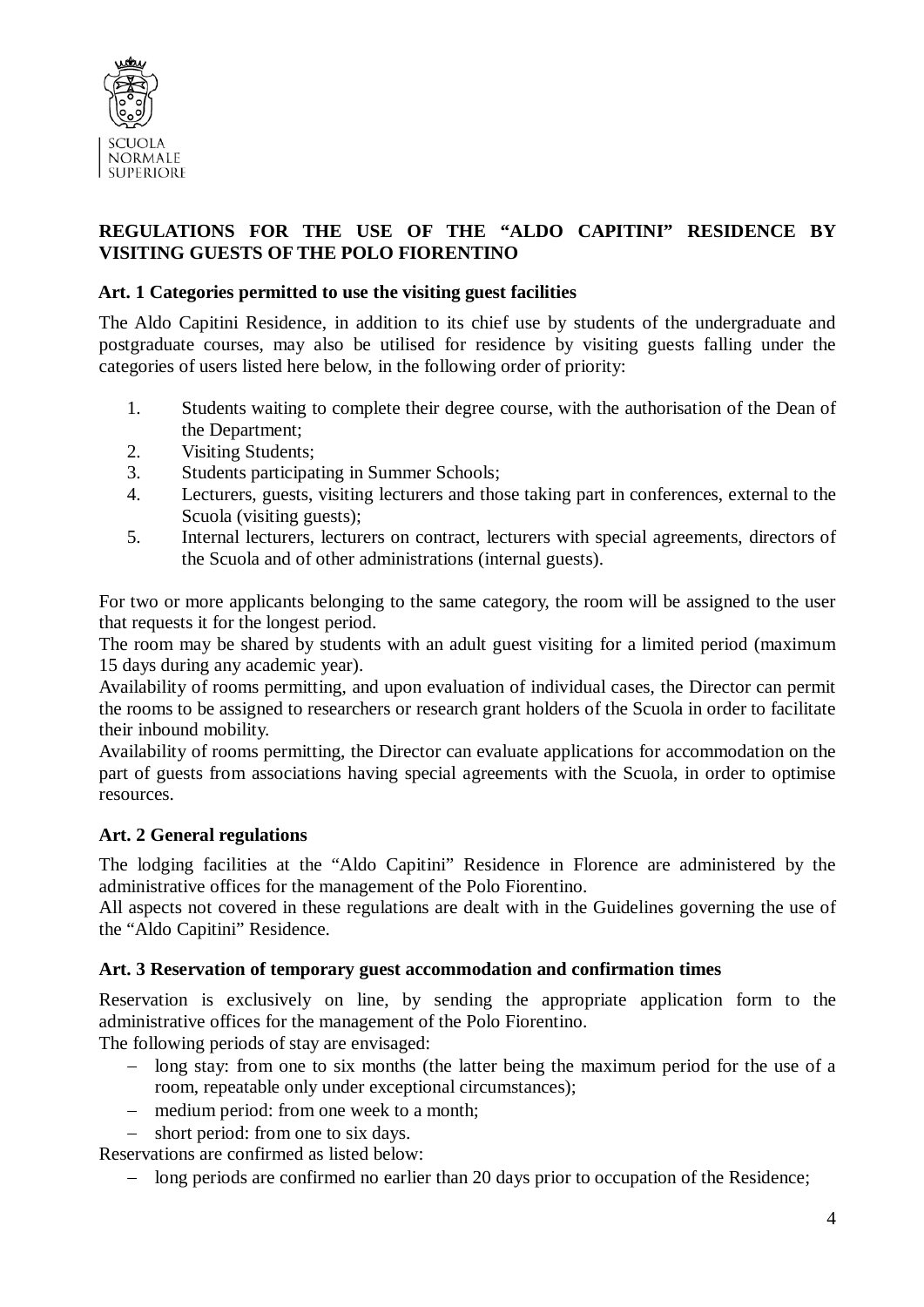

- − medium periods are confirmed no earlier than 15 days prior to occupation of the Residence;
- − short periods are confirmed no earlier than 5 days prior to occupation of the Residence.

# **Art. 4 Rates**

Rates for temporary residence for the categories of users listed in numbers 1, 2 and 3 of Art. 1 of these regulations are analogous to the accommodation allowance awarded to the students of the Scuola - 400,00€ monthly, equal to 13,33€ daily, considering, for administrative practicality, all months as being of 30 days.

Rates for the categories of guests listed in numbers 4 and 5 of Art.1 of these regulations are defined by the "Regolamento foresteria del Collegio Puteano di Pisa" ("Regulations for visiting guests of the Collegio Puteano of Pisa"), approved with D.D. no. 435/2017, prot. no. 0016188, of 21/08/2017, as follows:

| <b>Period</b>       | <b>Rates for visiting guests</b> | Personal rates for internal guests or those<br>with an agreement under L.240/2010,<br>lecturers under contract |
|---------------------|----------------------------------|----------------------------------------------------------------------------------------------------------------|
| Daily rate          | 48.00€                           | $35.00 \in$                                                                                                    |
| <b>Monthly rate</b> | 800.00 $\in$                     | 565.00€                                                                                                        |

For stays by students of postgraduate courses in the same room, the daily rates apply as for visiting guests.

As indicated in the regulations for visiting guests of the Collegio Puteano, room rates are periodically updated in accordance with the specifications of the Executive Council, on the basis of periodical reviews of the costs of the service.

# **Art. 5 Method of payment**

Payment for staying as a visiting guest at the Aldo Capitini Residence of Florence may be made with a bank draft.

All payments must be made in the time frames indicated below:

- short/medium periods: payment is to be made when taking up residence of the room;
- long periods: payments must be made on the first day of each month of stay.

As soon as payment has been made, the receipt must be sent at once by email to the administrative offices for the management of the Polo Fiorentino.

The residence room may be vacated earlier than the last day of the reservation by written communication to the above mentioned office by means of the appropriate form, with notice of at least 5 working days, save for unforeseen circumstances.

In no case can payments effected be refunded for any of the categories of visiting guests.

# **Art. 6 Documentation**

On taking up residence, the user must show a valid identity document and, on request, any document attesting to the right of the bearer to access the visiting guest facilities. Non-Eu guests must also show a residence permit.

The data of visiting guests must be notified to the Public Security authorities within 24 hours of their arrival at the residence. In the days preceding their arrival in Florence, visitors are requested